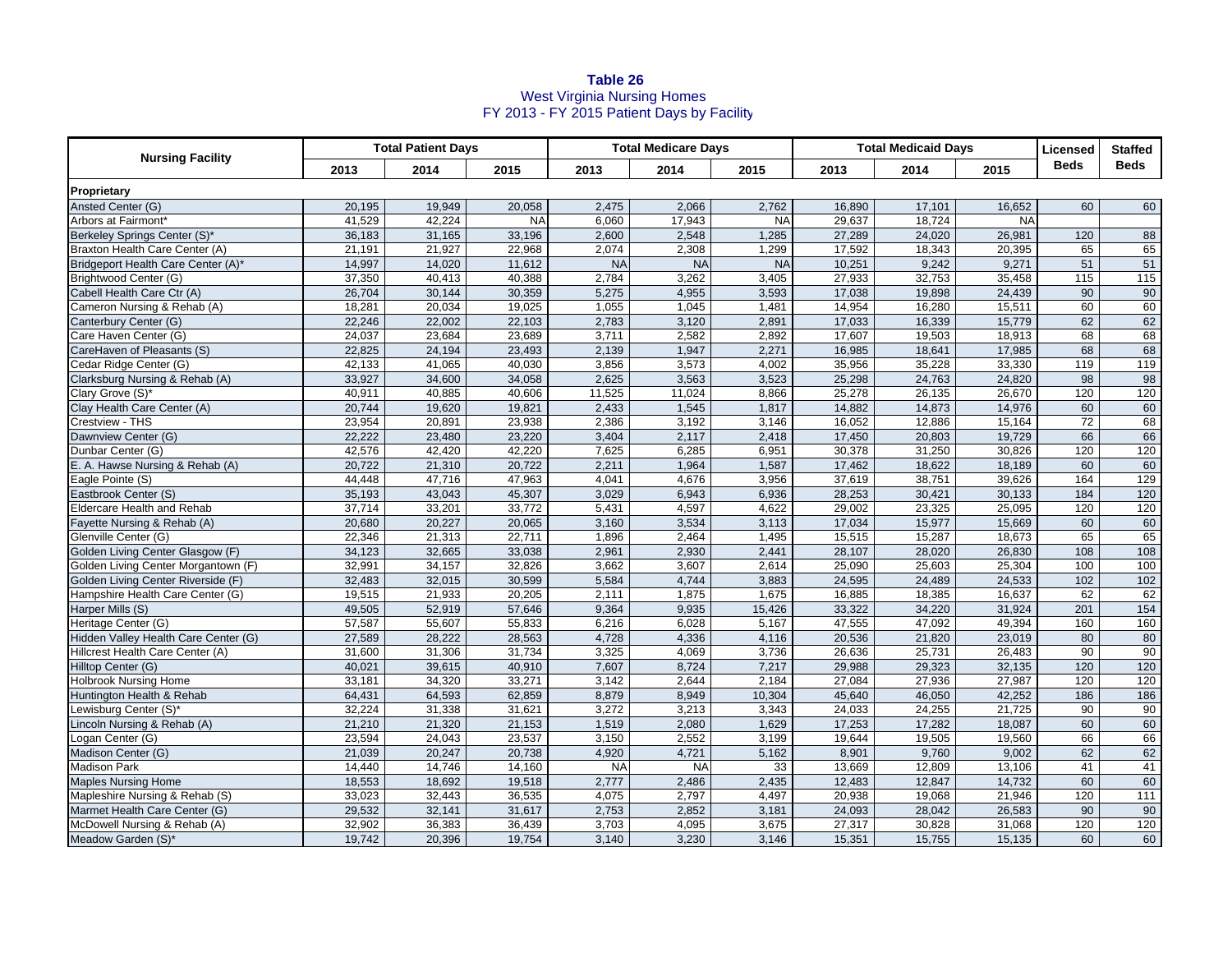## **Table 26** West Virginia Nursing Homes FY 2013 - FY 2015 Patient Days by Facility

| <b>Nursing Facility</b>               | <b>Total Patient Days</b> |           |           | <b>Total Medicare Days</b> |           |           | <b>Total Medicaid Days</b> |           |           | Licensed         | <b>Staffed</b> |
|---------------------------------------|---------------------------|-----------|-----------|----------------------------|-----------|-----------|----------------------------|-----------|-----------|------------------|----------------|
|                                       | 2013                      | 2014      | 2015      | 2013                       | 2014      | 2015      | 2013                       | 2014      | 2015      | <b>Beds</b>      | <b>Beds</b>    |
| Meadowbrook Acres                     | 20,079                    | 21,167    | 20,998    | 3,176                      | 2,658     | 2,463     | 12,638                     | 13,338    | 13,451    | 60               | 60             |
| Meadowview Manor Health Care Center   | 21,321                    | 21,383    | 21,352    | 1,811                      | 1,805     | 1,606     | 14,512                     | 13,678    | 12,621    | 60               | 60             |
| Mercer Nursing & Rehab (A)            | 19,980                    | 20,308    | 20,452    | 2,195                      | 2,189     | 1,816     | 16,255                     | 17,391    | 18,138    | 60               | 60             |
| Miletree Center (G)                   | 21,839                    | 21,925    | 21,694    | 1,562                      | 2,302     | 1,852     | 18,676                     | 17,778    | 17,668    | 62               | 62             |
| Mound View Health Care                | 43,760                    | 41,679    | 38,604    | 3,457                      | 3,439     | 3,340     | 31,353                     | 29,345    | 26,763    | 129              | 129            |
| Nella's                               | 33,854                    | 30,952    | 32,353    | <b>NA</b>                  | <b>NA</b> | <b>NA</b> | 29,359                     | 26,055    | 27,613    | 100              | 100            |
| <b>Nella's Nursing Home</b>           | 24,835                    | 26,019    | 26,408    | <b>NA</b>                  | <b>NA</b> | <b>NA</b> | 23,938                     | 24,176    | 25,245    | 84               | 84             |
| New Martinsville Center (G)           | 32,274                    | 32,060    | 31,350    | 3,161                      | 3,107     | 2,678     | 26,084                     | 24,201    | 23,248    | 100              | 100            |
| Nicholas County Nursing and Rehab     | 30,124                    | 33,266    | 33,052    | 3,023                      | 2,125     | 1,823     | 23,790                     | 28,473    | 29,868    | 97               | 97             |
| Oak Ridge Center (Capital Center) (G) | 26,160                    | 25,784    | 26,060    | 6,954                      | 5,680     | 5,585     | 16,282                     | 16,760    | 16,929    | 74               | 74             |
| Ohio Valley Health Care               | 21,900                    | 23,134    | 23,201    | 3,817                      | 3,112     | 3,251     | 14,902                     | 16,777    | 15,733    | 66               | 66             |
| Parkersburg Center (G)                | 23,103                    | 23,005    | 23,010    | 1,655                      | 1,674     | 1,931     | 16,781                     | 18,033    | 16,846    | 66               | 66             |
| Pierpont Center (G)                   | 34,251                    | 37,413    | 36,885    | 4,973                      | 4,165     | 4,822     | 24,868                     | 30,415    | 29,238    | 120              | 120            |
| Pine Lodge Center (G)                 | 39,548                    | 42,145    | 42,143    | 7,446                      | 5,384     | 5,997     | 25,304                     | 30,927    | 31,859    | 120              | 120            |
| Pine View Continuous Care Center      | 19,726                    | 19,646    | 19,193    | 2,174                      | 1,906     | 2,337     | 16,516                     | 16,577    | 15,403    | 56               | 56             |
| Pineridge Center (S)*                 | 41.804                    | 41,792    | 42,086    | 5,951                      | 5,435     | 5,967     | 29,872                     | 28,818    | 29,577    | 120              | 120            |
| Piney Valley (S)*                     | 40,426                    | 40,293    | 41,699    | 6,972                      | 6,750     | 7,187     | 26,634                     | 29,543    | 30,933    | 122              | 120            |
| Pocahontas Center (G)                 | 24,751                    | 24,723    | 24,138    | 951                        | 581       | 1,553     | 21,310                     | 22,601    | 21,219    | 68               | 68             |
| Princeton Center (S)*                 | <b>NA</b>                 | <b>NA</b> | 18,044    | <b>NA</b>                  | <b>NA</b> | 2,668     | <b>NA</b>                  | <b>NA</b> | 11,692    | 67               | 60             |
| Putnam Center (G)                     | 42,302                    | 42,846    | 42,519    | 6,209                      | 6,455     | 6,486     | 30,376                     | 32,302    | 32,349    | 120              | 120            |
| Raleigh Center (G)                    | 23,878                    | 23,958    | 24,163    | 5,942                      | 5,428     | 4,356     | 16,245                     | 16,656    | 18,091    | 68               | 68             |
| Ravenswood Center (G)                 | 21,041                    | 21,267    | 21,270    | 2,664                      | 2,977     | 2,581     | 17,352                     | 17,116    | 17,602    | 62               | 62             |
| River Oaks (S)*                       | 36,569                    | 41,111    | 30,693    | 4,700                      | 3,063     | 3,901     | 27,293                     | 31,957    | 23,491    | 120              | 120            |
| Rosewood Center (G)                   | 23,746                    | 24,007    | 23,122    | 2,031                      | 2,319     | 1,671     | 20,068                     | 19,939    | 20,363    | 69               | 69             |
| Salem Center (G)                      | 33,696                    | 30,852    | 31,148    | 2,338                      | 2,620     | 2,782     | 28,508                     | 27,810    | 23,443    | 112              | $112$          |
| Shenandoah Center (G)                 | 25,968                    | 25,658    | 25,945    | 7,329                      | 5,251     | 4,744     | 14,356                     | 16,319    | 18,762    | 78               | 78             |
| Sistersville Center (G)               | 19,780                    | 19,974    | 19,768    | 1,890                      | 1,931     | 1,586     | 16,187                     | 16,543    | 16,917    | 68               | 68             |
| Springfield Center (S)                | 20,125                    | 21,020    | 20,684    | 2,811                      | 3,207     | 2,614     | 16,149                     | 16,319    | 15,697    | 60               | 60             |
| <b>Stone Pear Pavilion</b>            | 21,194                    | 20,171    | 19,596    | 3,987                      | 3,628     | 5,065     | 10,610                     | 11,118    | 11,286    | 60               | 60             |
| Summers Nursing & Rehab (A)           | 36,871                    | 37,345    | 39,016    | 2,944                      | 4,232     | 4,422     | 31,820                     | 31,650    | 32,309    | 120              | 120            |
| Teays Valley Center (G)               | 43,761                    | 42,111    | 42,492    | 6,901                      | 5,893     | 6,845     | 32,247                     | 32,821    | 32,910    | 124              | 124            |
| Trinity Health Care Services Logan    | 41,674                    | 41,592    | 42,404    | 6,325                      | 5,089     | 4,575     | 33,391                     | 33,277    | 35,468    | 120              | 120            |
| <b>Trinity Health Services Mingo</b>  | 30,280                    | 29,306    | 29,760    | 4,119                      | 3,790     | 3,408     | 25,455                     | 24,749    | 25,889    | 90               | 90             |
| Tygart Center (G)                     | 38,669                    | 39,738    | 38,373    | 4,151                      | 3,355     | 3,501     | 31,334                     | 33,005    | 30,183    | 119              | 119            |
| Valley Center (G)                     | 46,113                    | 45,761    | 45,863    | 9,109                      | 6,443     | 7,419     | 32,327                     | 34,646    | 34,437    | 130              | 130            |
| Wayne Nursing & Rehab (A)             | 21,265                    | 21,439    | 20,918    | 2,830                      | 2,533     | 1,989     | 16,441                     | 16,763    | 17,461    | 60               | 60             |
| Webster Nursing & Rehab (A)           | 20,309                    | 20,093    | 21,259    | 2,604                      | 2,088     | 1,712     | 16,927                     | 16,971    | 18,622    | 60               | 60             |
| <b>Weirton Geriatric Center</b>       | 48,365                    | 48,721    | 47,418    | 2,192                      | 1,462     | 2,191     | 40,828                     | 41,929    | 40,790    | $\overline{137}$ | 137            |
| Wellsburg Center (S)*                 | 18,435                    | 19,718    | 19,621    | 1,588                      | 1,063     | 1,068     | 13,464                     | 16.207    | 16,288    | 60               | 60             |
| White Sulphur Springs Center (G)      | 23,607                    | 23,118    | 23,023    | 4,257                      | 3,778     | 4,712     | 17,967                     | 16,883    | 17,106    | 68               | 68             |
| <b>Willow Tree Manor</b>              | 36,109                    | 35,858    | 35,834    | 2,822                      | 3,831     | 2,928     | 28,077                     | 27,068    | 28,667    | 104              | 104            |
| Willows Center (G)                    | 34,591                    | 34,553    | 34,483    | 5,078                      | 4,709     | 4,410     | 26,234                     | 26,233    | 26,381    | 97               | 97             |
| Worthington Nursing and Rehab         | 37,640                    | 37,114    | 36,082    | 4,299                      | 4,977     | 6,843     | 27,262                     | 27,086    | 25,191    | 105              | 105            |
| Wyoming Nursing & Rehab (A)           | 21,212                    | 21,287    | 21,523    | 2,101                      | 3,001     | 2,509     | 17,871                     | 17,385    | 18,268    | 60               | 60             |
| <b>Total Proprietary (88)</b>         | 2,649,328                 | 2,673,940 | 2,643,580 | 331,965                    | 328,555   | 314,568   | 2,010,371                  | 2,045,623 | 2,043,742 | 8,067            | 7,867          |